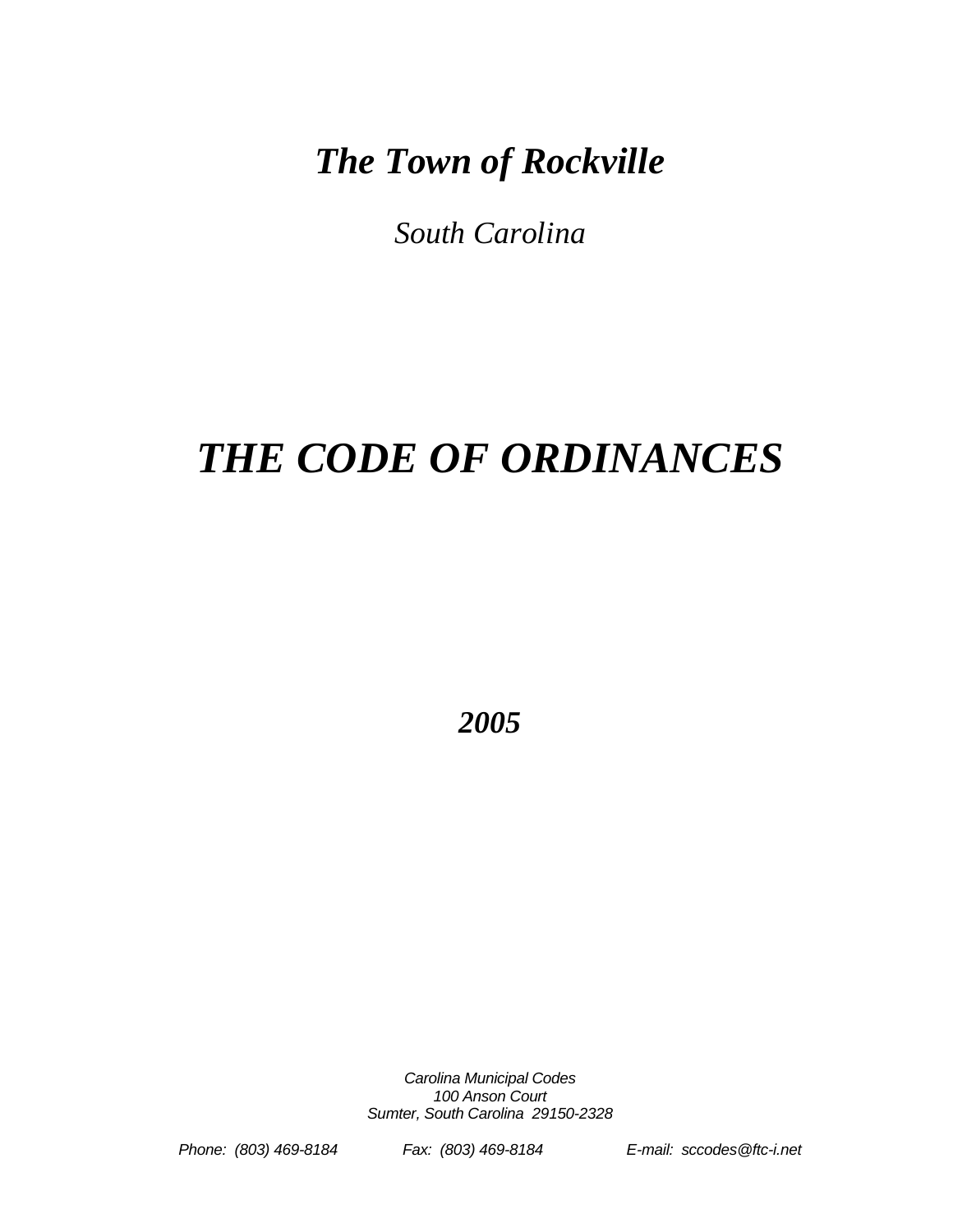## *The Town of Rockville South Carolina*

#### *MEMBERS OF COUNCIL*

*Barbara Ambrose Mayor* 

*Mary Ann Cates* 

*Saul Gliserman* 

*Margaret Schwuchow* 

*Judith King Suggs* 

*Edna Copeman Town Clerk*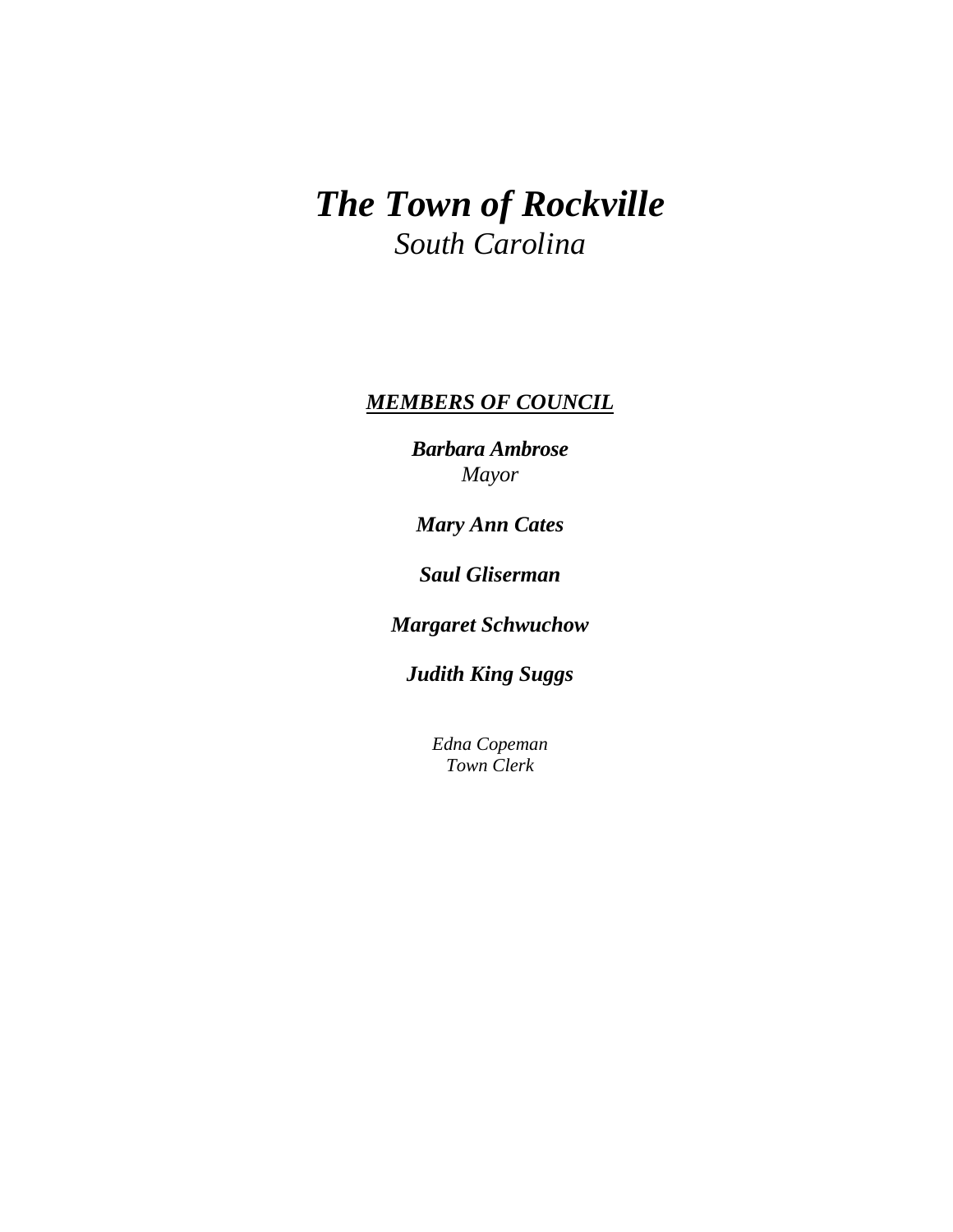#### *FOREWORD*

With the advent of the 1976 Home Rule Act by the South Carolina General Assembly, the state required all municipalities to

> *provide by ordinance for the codification and indexing of all ordinances…and the maintenance of ordinances in a current form reflecting all amendments and repeals.*

Since that time various ordinances have been adopted by Council and in view of this, the Mayor and Council entered into a Memorandum of Agreement with the publishers of this code in order to codify all ordinances.

That action was necessary to ensure that all ordinances adopted have now been codified as appropriate. All ordinances not contained herein have been repealed, except specific ones that are set forth in the ordinance adopting this revision and as enumerated in Appendix D of this document.

Several appendices and one exhibit have been included in this code:

Appendix A. The South Carolina *Freedom of Information Act*.

Appendix B. Mayor-Council form of government.

Appendix C. Sample ordinance when amending this code.

Appendix D. Ordinances not repealed by this code.

It is the desire of the Mayor and Council that the user of this code will find it user-friendly, and any questions should be addressed to the Mayor, any member of Council or to the Municipal Clerk.

> THE MAYOR AND COUNCIL ROCKVILLE, SOUTH CAROLINA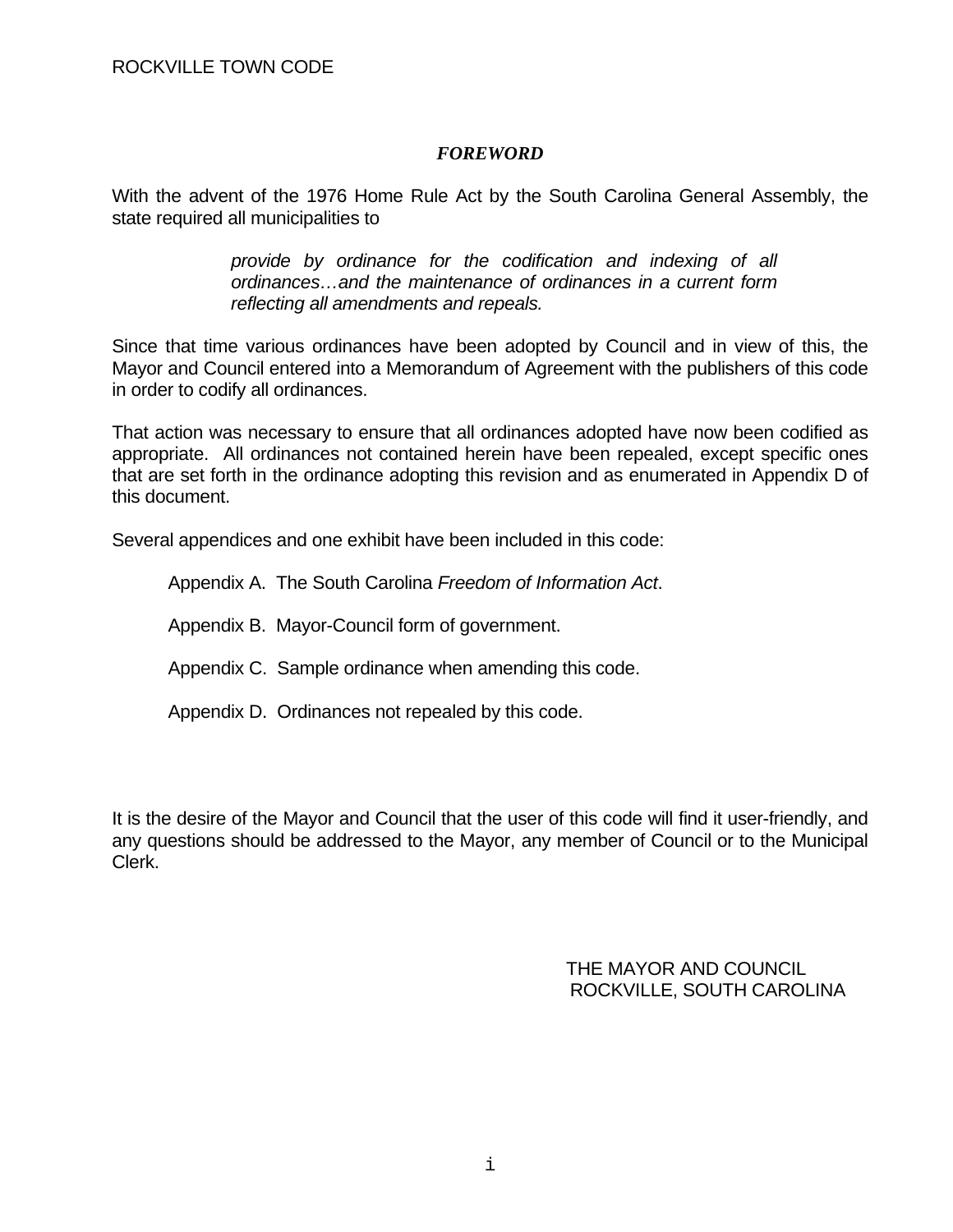#### *HOW TO USE THIS CODE*

 1. Unless otherwise noted, all South Carolina Code references apply to the 1976 Code of Laws of South Carolina, as amended. Thus, a reference such as (1976 SC Code §5-7-30) means Title 5, Chapter 7, Section 30 of the 1976 South Carolina Code of Laws.

 2. Local ordinances have been referenced, as appropriate, to either the number of the ordinances or date of adoption, when available. For example, a reference such as (Ord. #30. 5-8-06) or (Ord. 5-8-06) means the number and date or date of adoption of that particular ordinance, respectively. For ordinances without a number, the date of adoption is used. (Numbers in these examples have been used arbitrarily.)

 3. When RQ is used as a reference, it refers to the Rockville Questionnaire completed by the town prior to the recodification of this code. Example: (RQ 4) means question #4 on the questionnaire.

 4. Future ordinances should have numbers assigned, to facilitate the identity of ordinances in future supplements and provide easy reference to them when subsequently codified.

Many municipalities use only a number without using the year, such as No. 23, No. 24, etc., In other municipalities, however, ordinance numbers begin with the year of adoption followed by 1, 2, 3, etc. For example: No. 06-1, No. 06-2, No. 06-3, etc.

> R. Powell Black en de la construction de la construction de la construction de la construction de la construction de la constr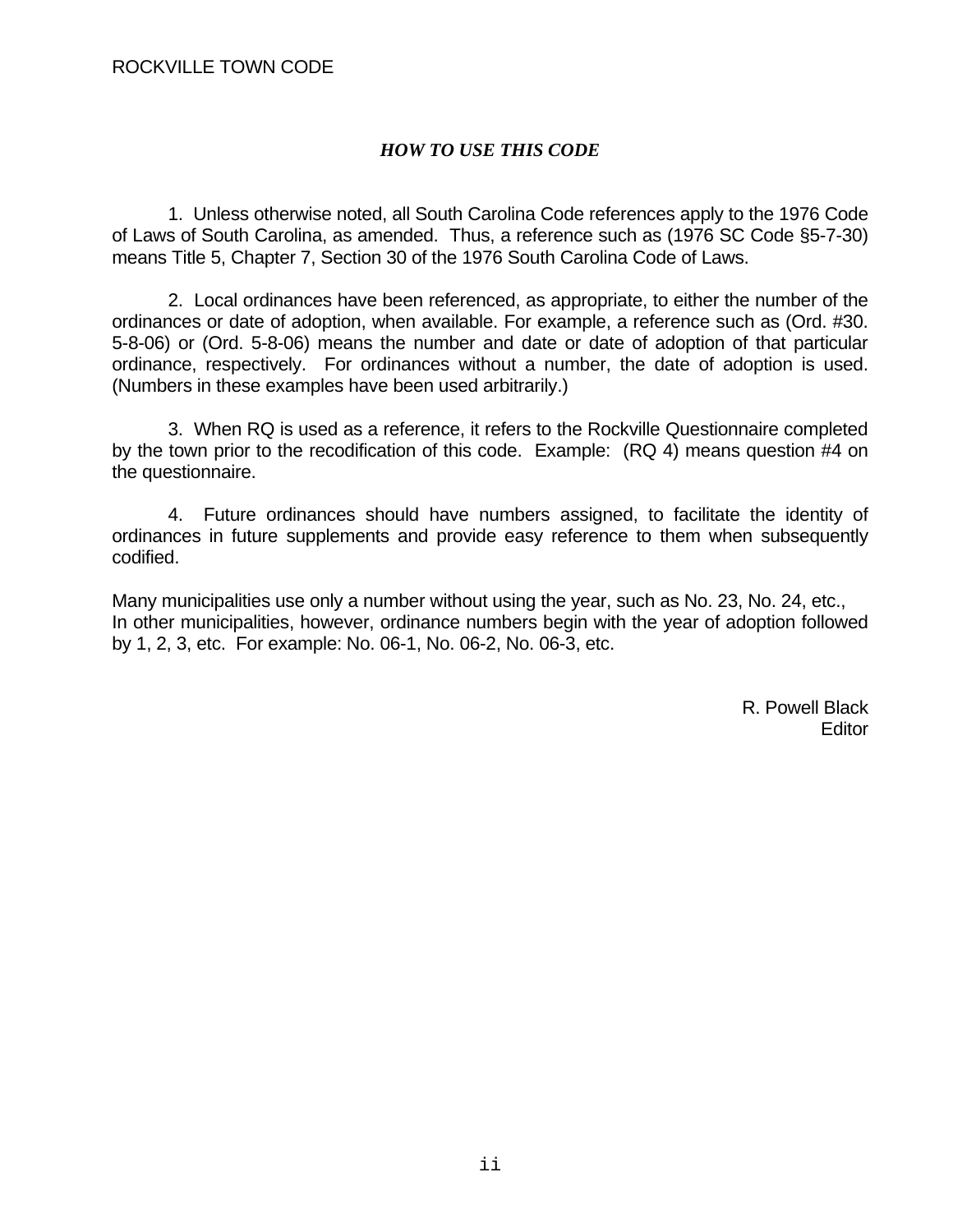ORDINANCE NO. \_\_\_\_\_\_

#### AN ORDINANCE TO CODIFY ROCKVILLE ORDINANCES AND AMENDMENTS

#### BE IT ORDAINED BY THE MAYOR AND COUNCIL OF THE TOWN OF ROCKVILLE:

SECTION 1. There is hereby adopted a codification of the ordinances of the Town of Rockville.

SECTION 2. This code may be referred to as the "Code of Ordinances of 2005" or the "Rockville Town Code" or the "Town Code."

SECTION 3. Any act prohibited by this code, or any amendment hereto, for which a penalty is not herein prescribed, shall be punishable as a misdemeanor by fine or imprisonment, or both, to the extent permitted by the laws of South Carolina; provided, however, no fine shall exceed five hundred dollars (\$500.00) or imprisonment for a term not to exceed thirty (30) days, or both. Each day any such violation shall continue shall be treated as a separate offense, unless otherwise provided.

(1976 SC Code §14-25-65)

SECTION 4. An official copy of this code shall be filed in the office of the Town Clerk and made available to persons desiring to examine the same. It shall be the duty of the Town Clerk to insure that all subsequent amendments to this code are inserted in the official copy, amended parts noted or removed and new amendments distributed in the form of supplements to the holders of this code.

SECTION 5. All ordinances or parts of ordinances in conflict herewith, to the extent of such inconsistency, are hereby repealed; provided, however, that all ordinances pertaining to annexation; assessments; bonded indebtedness; budgets; buildings; contracts; fair housing; franchises; grant agreements; leases; loans; options; planning; property conveyances; sale, lease or contract to sell lands; subdivision plats; tax levies and other charges and zoning are not repealed; that the repeal of these would be contrary to and inconsistent with the intent of this ordinance. They shall continue in full force and effect and are not repealed.

SECTION 6. Resolutions are not repealed by this code.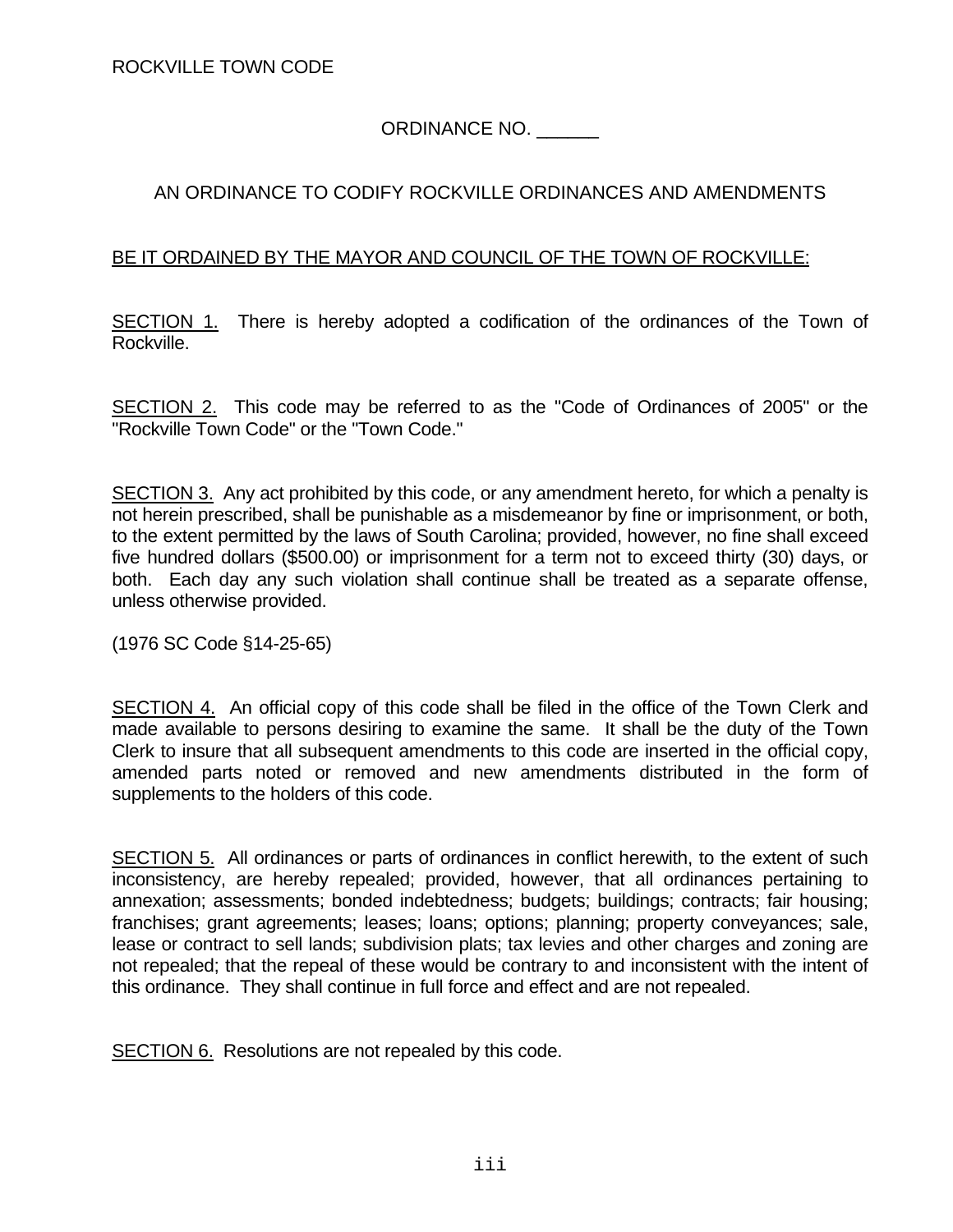SECTION 7. The repeal herein provided shall not affect any offense or act committed or any penalty or forfeiture incurred or any contract or right established or accruing before the date of this adopting ordinance.

SECTION 8. The repeal herein provided shall not affect any ordinance or resolution promising or guaranteeing the payment of money for the municipality, or authorizing the issue of any bonds or any evidence of indebtedness or any contract assumed by the municipality nor any responsibility made prior to the enactment hereof.

SECTION 9. It shall be unlawful for any person to change, alter or amend any part of this code, except by official action of the Town Council. Anyone guilty of so doing shall be guilty of a misdemeanor and subject to such punishment as provided by Section 3 of this Ordinance.

SECTION 10. If any chapter, article, section or subsection, sentence, clause or phrase of this code is for any reason declared to be unconstitutional or invalid by a court of competent jurisdiction, such declaration shall not affect the validity of the remaining portions hereof.

SECTION 11. All ordinances or parts of ordinances in conflict herewith are hereby repealed, to the extent of such conflict.

SECTION 12. This ordinance shall become effective upon its final adoption.

| <b>First Reading</b> | Barbara Ambrose, Mayor            |
|----------------------|-----------------------------------|
| Second Reading       | Mary Ann Cates, Council Member    |
| ATTEST:              | Saul Gliserman, Council Member    |
| <b>Town Clerk</b>    | Margaret Scwuchow, Council Member |
| <b>AS TO FORM:</b>   | Judith King Suggs, Council Member |

Town Attorney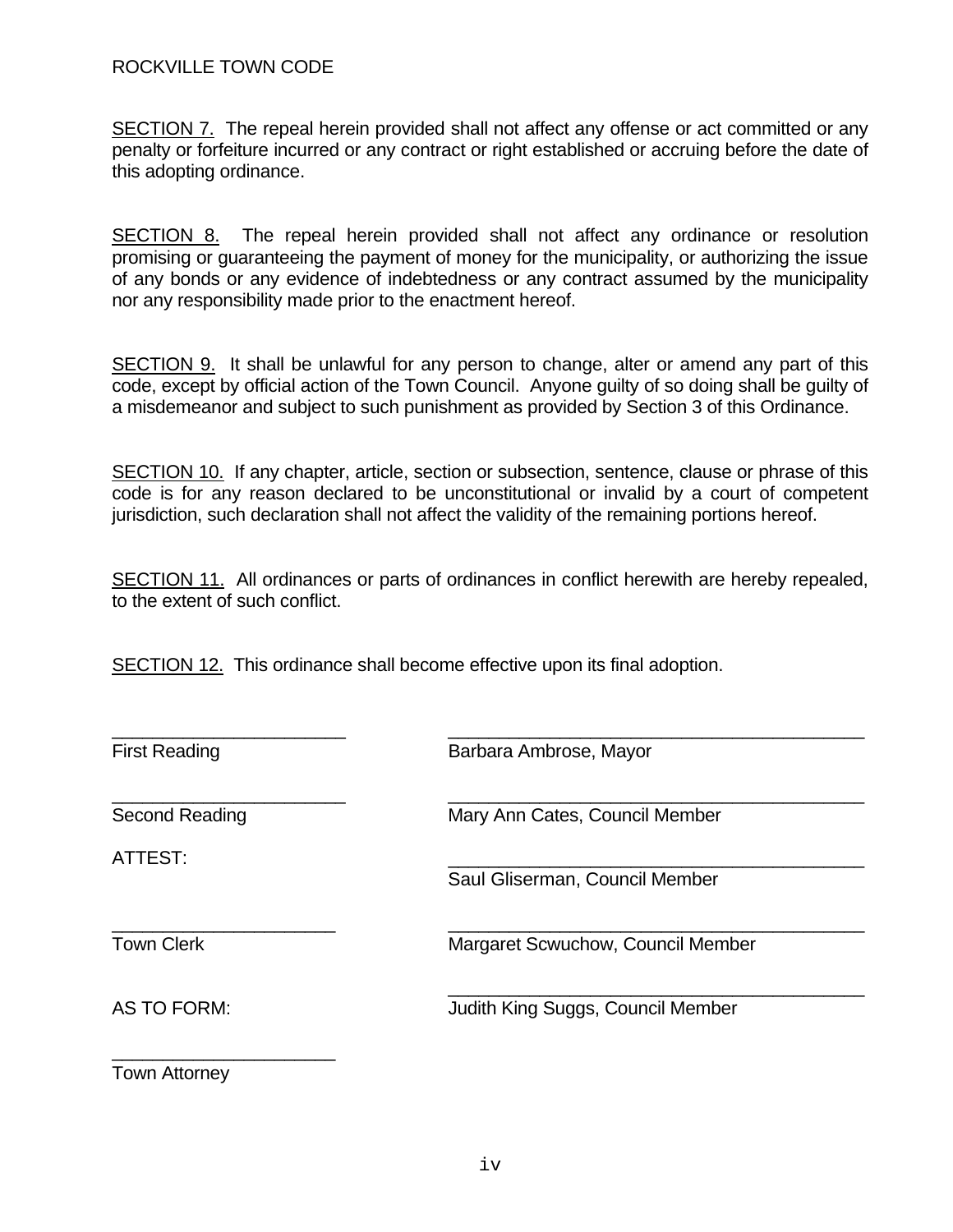#### TABLE OF CONTENTS

| -ii. |
|------|
| iii  |

#### CODE OF ORDINANCES

## Chapter **Page** 1 General Provisions ……………………………………………………………. 1 Art. I. Certificate of Incorporation …………………………………….. 2 Art. II. The Code ………………………………………………………... 3 Art. III. Responsibilities of All Municipalities……………………………………………………………………………………… 2 Administration …….……………………………………………………………. 12 Art. I. In General ..……………………………………………………... 15 Art. II. Meetings of Town Council ……………………………………... 23 Art. III. Municipal Elections ...…………………………………………... 29 Art. IV. Personnel ……………………………………………………….. 33 Art. V. Town Clerk ………………………………..…………………….. 35 Art. VI. Municipal Attorney ……………………………………………... 36 3 Animals. Fowl ...….……………………………………………………………. 37 Art. I. In General ..……………………………………………………... 38 Art. II. Bird Sanctuary …………….………………….………………... 44 Art. III. Penalties ……………………………………….………………... 45 4 Reserved ……....….……………………………………………………………. 46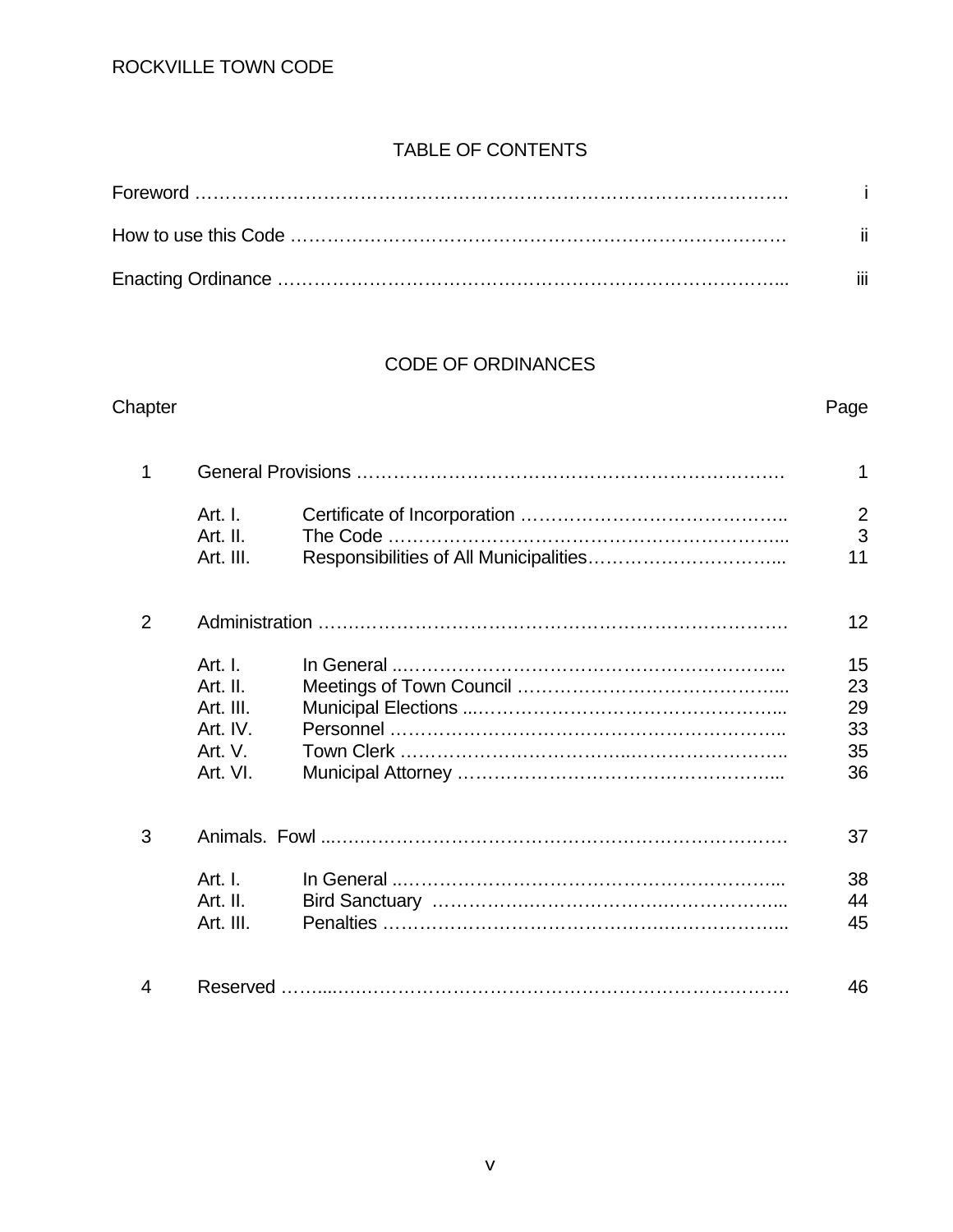## CODE OF ORDINANCES (continued)

|                                                                     | Page                             |
|---------------------------------------------------------------------|----------------------------------|
| 5                                                                   | 47                               |
| Art. I.<br>Art. II.<br>Art. III.<br>Art. IV.<br>Art. V.<br>Art. VI. | 49<br>52<br>53<br>54<br>55<br>56 |
| 6                                                                   | 57                               |
| $\overline{7}$                                                      | 58                               |
|                                                                     | 59                               |
| 8                                                                   | 60                               |
| Art. I.<br>Art. II.<br>Art. III.<br>Art. IV.<br>Art. V.<br>Art. VI. | 62<br>66<br>67<br>68<br>71<br>72 |
| 9                                                                   | 73                               |
| Art. I.<br>Art. II.<br>Art. VI.                                     | 74<br>76<br>78                   |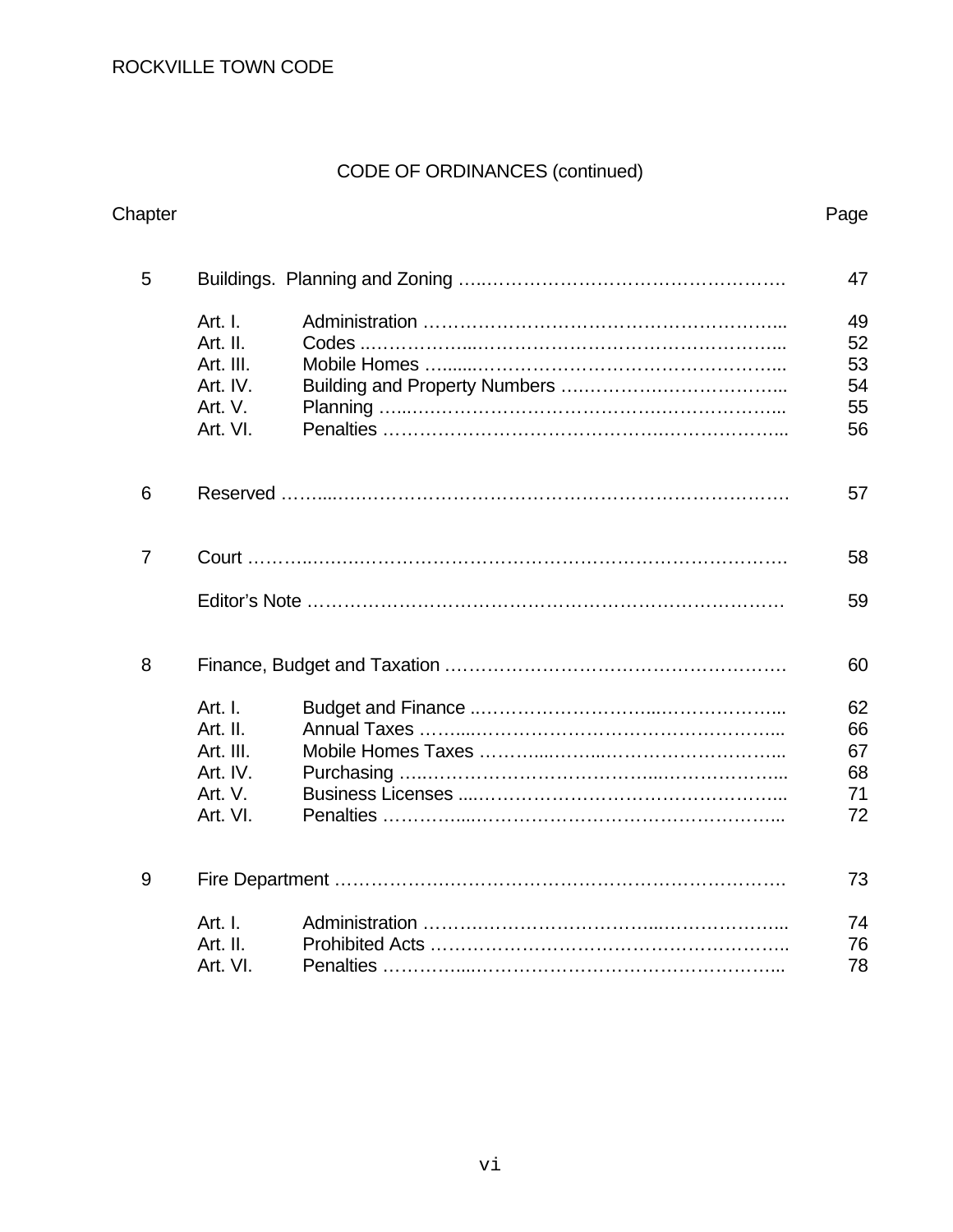## CODE OF ORDINANCES (continued)

| Chapter |                                                                                                                       |                                                                                                                                          | Page                                                          |
|---------|-----------------------------------------------------------------------------------------------------------------------|------------------------------------------------------------------------------------------------------------------------------------------|---------------------------------------------------------------|
| 10      |                                                                                                                       |                                                                                                                                          | 79                                                            |
|         | Art. I.<br>Art. II.<br>Art. III.<br>Art. IV.                                                                          |                                                                                                                                          | 80<br>81<br>82<br>83                                          |
| 11      |                                                                                                                       |                                                                                                                                          | 84                                                            |
| 12      |                                                                                                                       |                                                                                                                                          | 85                                                            |
|         | Art. I.<br>Art. II.                                                                                                   | In General $\ldots$ $\ldots$ $\ldots$ $\ldots$ $\ldots$ $\ldots$ $\ldots$ $\ldots$ $\ldots$ $\ldots$ $\ldots$ $\ldots$ $\ldots$ $\ldots$ | 86<br>87                                                      |
| 13      |                                                                                                                       |                                                                                                                                          | 88                                                            |
|         |                                                                                                                       |                                                                                                                                          | 89                                                            |
| 14      |                                                                                                                       |                                                                                                                                          | 90                                                            |
|         | Art. I.<br>Art. II.<br>Art. III.<br>Art. IV.<br>Art. V.<br>Art. VI.<br>Art. VII.<br>Art. VIII.<br>Art. IX.<br>Art. X. | Offenses Against Morality, Decency and Public Welfare<br>Offenses Against the Peace. Public Policy                                       | 93<br>95<br>96<br>97<br>99<br>103<br>109<br>113<br>114<br>117 |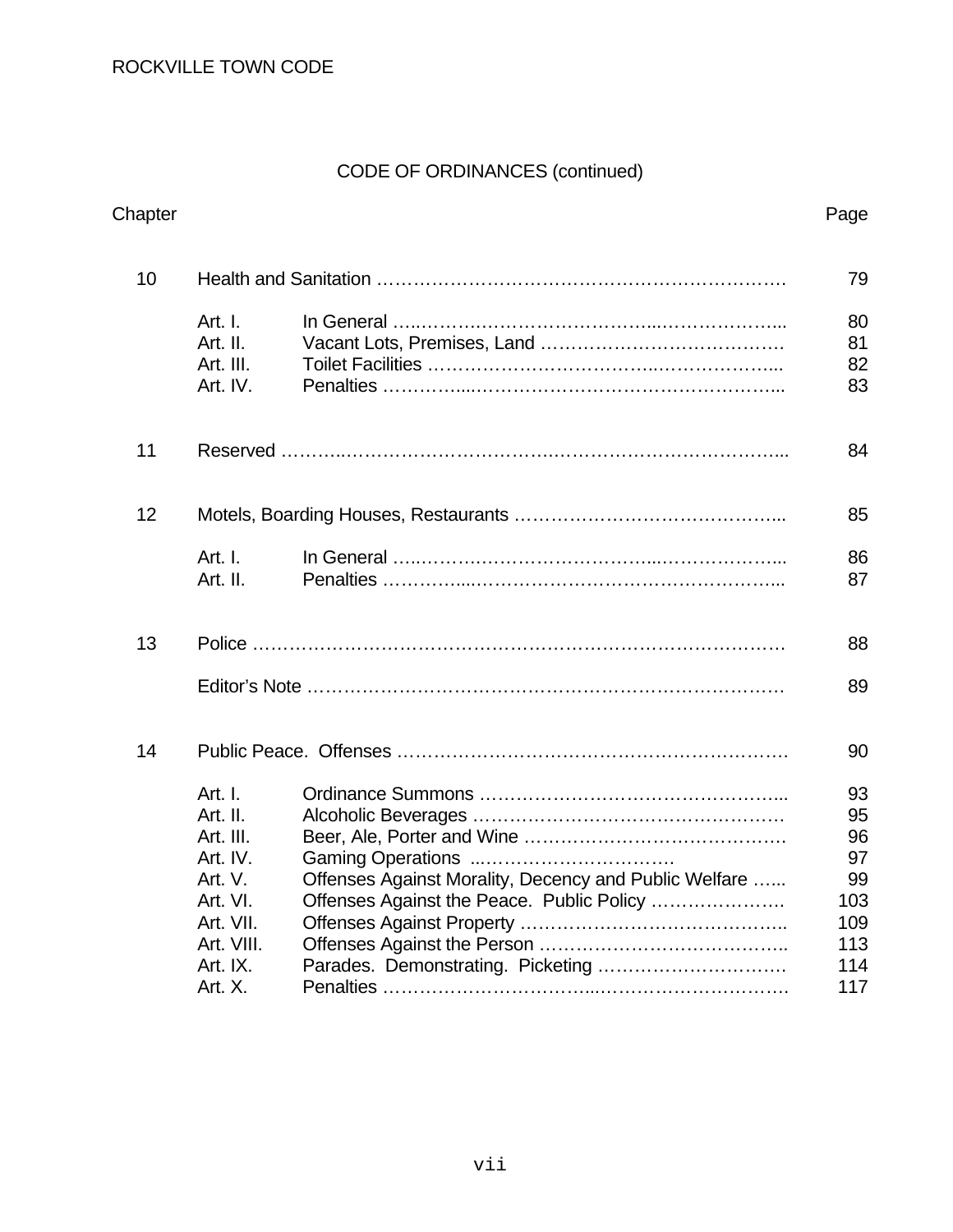## CODE OF ORDINANCES (continued)

| Chapter |           |  | Page |
|---------|-----------|--|------|
| 15      |           |  | 118  |
|         | Art. I.   |  | 119  |
|         | Art. II.  |  | 120  |
|         | Art. III. |  | 121  |
|         | Art. IV.  |  | 122  |
| 16      |           |  | 123  |
|         | Art. I.   |  | 125  |
|         | Art. II.  |  | 127  |
|         | Art. III. |  | 132  |
|         | Art. IV.  |  | 134  |
|         | Art. V.   |  | 135  |
| 17      |           |  | 136  |
|         |           |  | 137  |
| 18      |           |  | 138  |
|         | Art. I.   |  | 141  |
|         | Art. II.  |  | 145  |
|         | Art. III. |  | 152  |
|         | Art. IV.  |  | 156  |
|         | Art. V.   |  | 157  |
|         | Art. VI.  |  | 159  |
|         | Art. VII. |  | 160  |